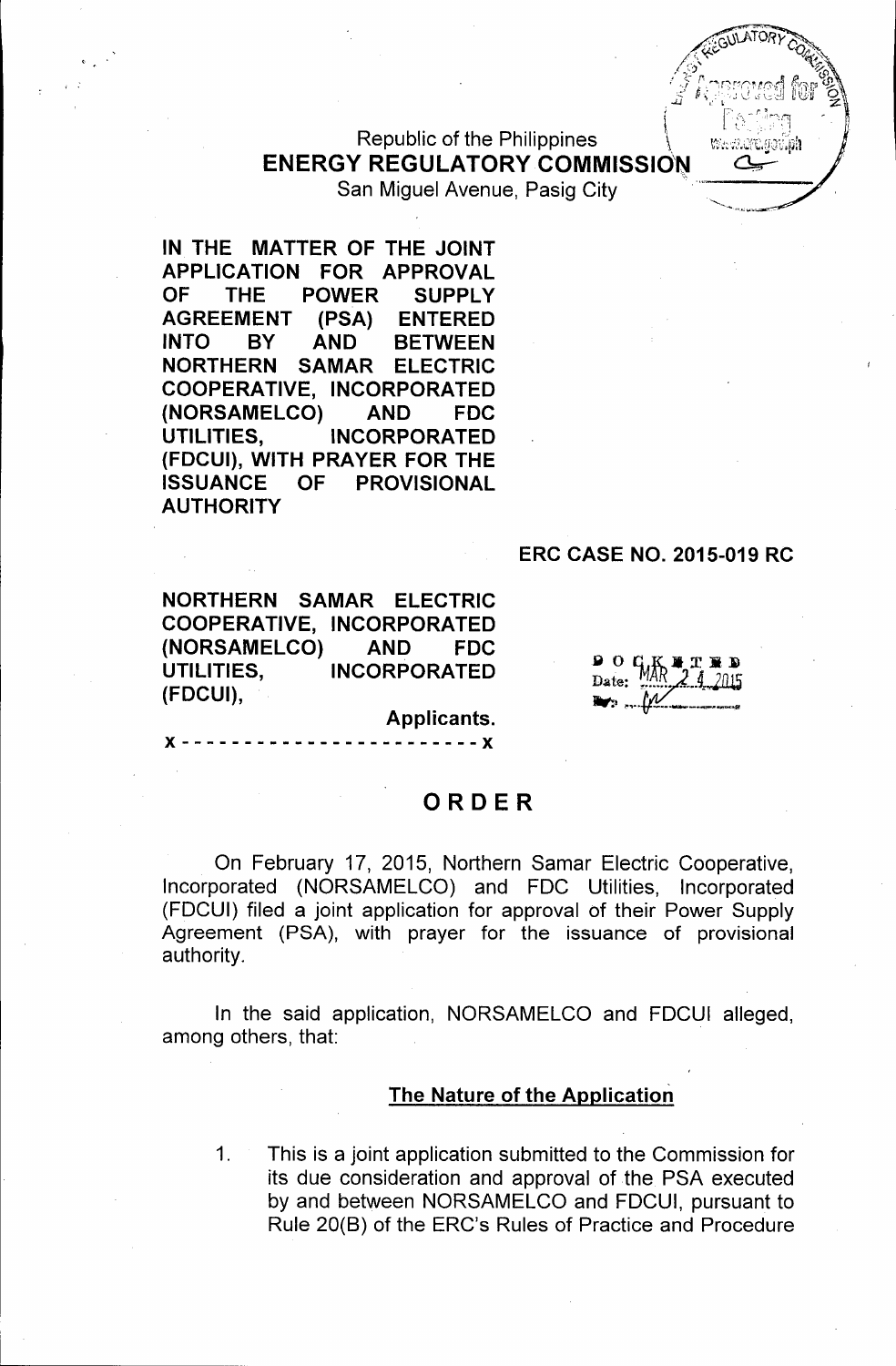(the ERC Rules)<sup>1</sup> and other pertinent rules and regulations;

### **The Applicants**

- 2. NORSAMELCO was created pursuant to the provisions of Republic Act No. 6038 or the National Electrification Administration (NEA) Act, as amended by Presidential Decree No. 269. Pursuant to this Decree, it was incorporated and registered on October 1, 1977 with principal office at Barangay Magsaysay, Sobon, Northern Samar. It serves the power requirements of Allen, Biri, Sobon, Capul, Catarman, Catubig, Gamay, Laoang, Lapinig, Las Navas, Lavezares, Lope de Vega, Mapanas, Mondragon, Palapag, Pambujan, Rosario, San Antonio, San Isidro, San Jose, San Roque, San Vicente, Silvino Lobos and Victoria, all in the Province of Northern Samar;
- 3. FDCUI is a corporation duly organized and existing under the Philippine Laws, with principal office address at the 23rd Floor PSCom Tower, 6795 Ayala Avenue corner V.A. Rufino St., Makati City. It was formerly known and registered under the name ALG Renewable Energy Holdings, Incorporated. It is a wholly owned subsidiary of Filinvest Development Corporation (FDC);

### **Compliance with Pre-filing Requirements**

- 4. In compliance with Rule 6 of the ERC Rules and in support of the instant application for approval of the PSA, copies of the joint application (including annexes) were furnished to the respective legislative bodies of Sobon and the Province of Northern Samar, where NORSAMELCO principally operates;
- 5. Likewise, a copy of the joint application (including annexes) was furnished to the City of Makati where FDCUI principally operates;
- 6. The entire joint application (excluding annexes) was published in a newspaper of general circulation within the

<sup>1</sup> ERG Resolution No. 38, Series of 2006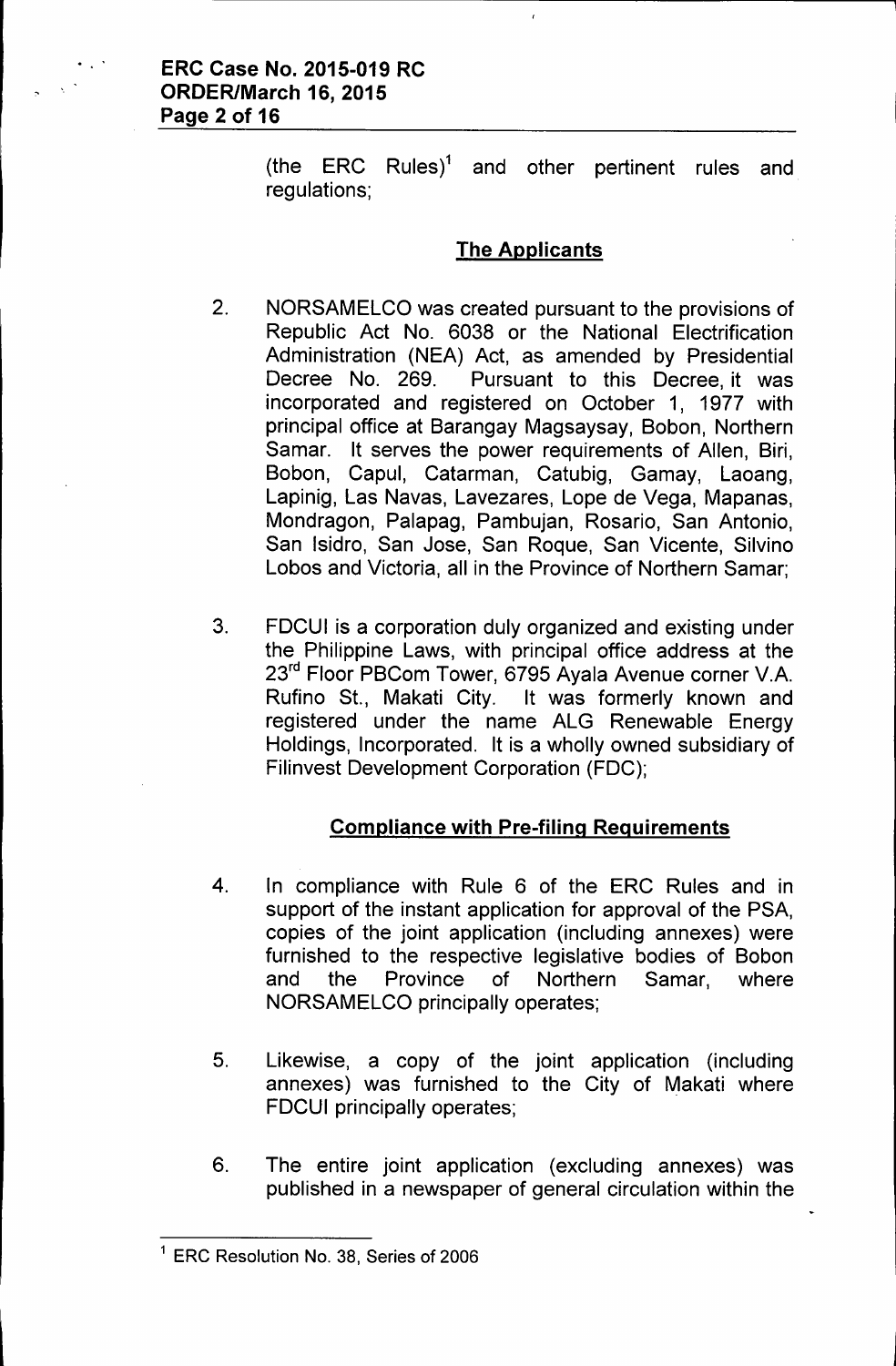

areas where NORSAMELCO and FDCUI principally operate;

#### **NORSAMELCO's Power Situation**

- 7. NORSAMELCO currently sources bulk of its electricity requirements from the Power Sector Assets and Liabilities Management Corporation (PSALM) and the Wholesale Electricity Spot Market (WESM). However, on December 25,2014, its bilateral contract with PSALM expired;
- 8. To ensure continuous supply and security of electricity within its franchise area, NORSAMELCO signed with FDCUI on December 22, 2014, a PSA for a contracted demand of 3 MW for one (2) year from December 26, 2014 to December 25, 2015. The power requirements for NORSAMELCO shall be sourced from the Unified Leyte Geothermal Power Plant (ULGPP) Output administered by FDCUI;
- 9. NORSAMELCO has forecasted and simulated the effect of the inclusion of the power supplied by FDCUI from the Output of the ULGPP, taking into consideration the reduced supply from the PSALM, to wit:

| With FDCUI - ULGPP    | PhP5.8363/kWh   |
|-----------------------|-----------------|
| Without FDCUI - ULGPP | PhP5.8410/kWh   |
| Rate Impact           | (PhP0.0048/kWh) |

### **The Selection of an Independent Power Producer . Administrator UPPAl for the Strips of the ULGPP**

- 10. On November 7,2013, PSALM conducted the opening of bids for the selection and appointment of IPPAs for the Strips of Energy of the ULGPP located in Tongonan, Leyte;
- 11. FDCUI was selected as the winning bidder for the 40 MW Strips of Energy of the ULGPP. The Notice of Award was issued by PSALM on January 29,2014;

The Region VIII electric cooperatives (R8 ECs) have undertaken a competitive selection process (CSP) in

J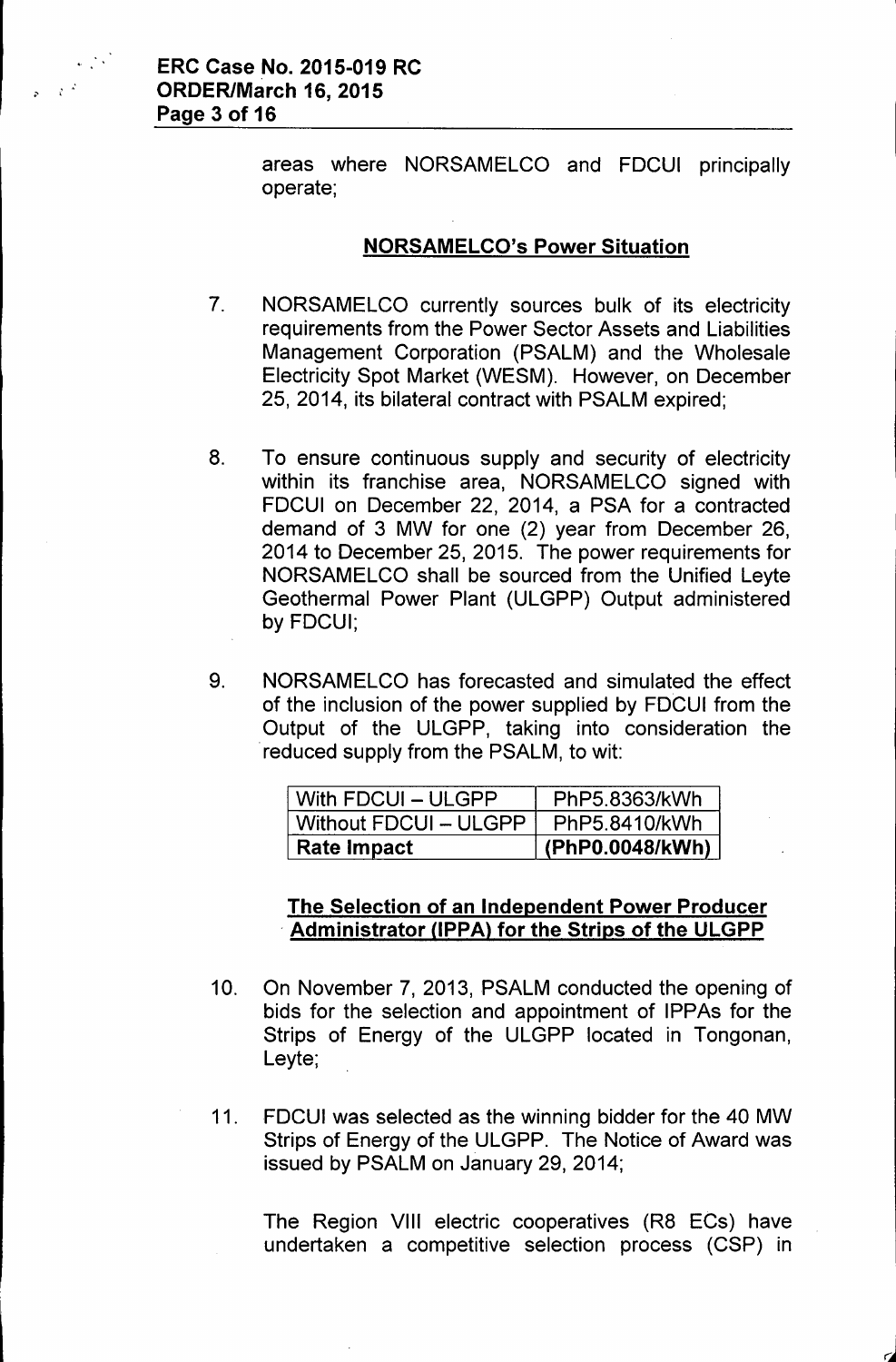September 2014 inviting power suppliers to participate in the Joint Competitive Power Supply Procurement (JCPSP) process for the short-term supply of power of the eleven Region 8 member-ECs for the Contract Years 2015 to 2018. Qualified bidders which signified interest to participate in the bidding process were provided with the Instructions to Bidders, Checklist of Eligibility and Bid Requirements, which include the legal, technical and financial requirements and Information Memorandum on the R8 JCPSP and member ECs;

As part of the bidding procedures, the eligibility and bid requirements submitted by each bidder were assessed while the technical and financial proposal (Bid Form) were separately and independentiy evaluated by calculating and comparing the effective price (PhP/kWh) of the power supply offered from the perspective of memberconsumers of the ECs (i.e., net passed-through generation rates);

The Bid with the lowest calculated effective price in a contract year was considered the Lowest Calculated Bid (LCB) and was subjected to post-qualification;

For the bidder/s that has/have passed the postqualification, its/their Bid/s was/were declared as the Lowest Calculated Responsive Bid(s). The ECs then awarded the PSAs to the Bidder/s whose Bid/s has/have been determined to be the Lowest Calculated Responsive Bid(s);

12. For the JCPSP process for the short-term supply of power of the Region 8 member ECs for the Contract Years 2015 to 2018, below is the Transaction Schedule indicating the activities conducted and the corresponding timetable:

| <b>Activities</b>                                                                          | <b>Date</b>        |
|--------------------------------------------------------------------------------------------|--------------------|
| Publication and Invitation to Bid                                                          | September 24, 2014 |
| Payment of Bid Participation Fee   October 7-10, 2014<br>and Issuance of Bidding Documents |                    |
| <b>Pre-Bid Conference 1</b>                                                                | October 13, 2014   |
| Deadline of Submission of October 17, 2014<br><b>Comments on Bidding Documents</b>         |                    |
| Pre-Bid Conference 2                                                                       | October 23, 2014   |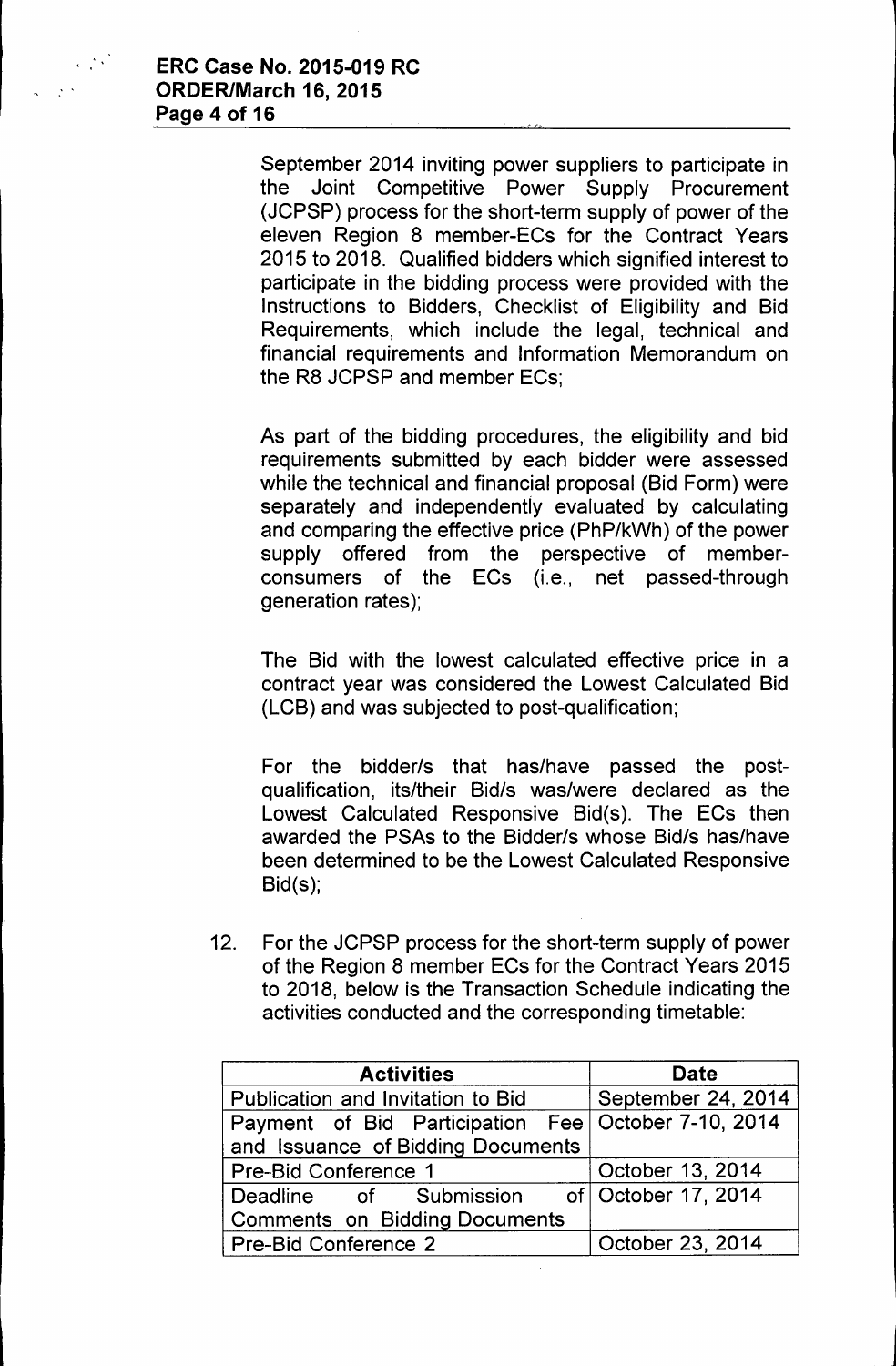| <b>Bidders</b>                                     |  |  |  |                  | Issuance of Final Instructions to October 27, 2014 |
|----------------------------------------------------|--|--|--|------------------|----------------------------------------------------|
| <b>Submission and Opening of Bids</b>              |  |  |  | November 7, 2014 |                                                    |
| Declaration of Winning Bidders                     |  |  |  |                  | November 14, 2014                                  |
| Signing of Power Supply Agreements   December 2014 |  |  |  |                  |                                                    |

## The PSA

13. After extensive negotiations with FDCUI, NORSAMELCO signed on December 22, 2014, a PSA from the Strips of Energy of ULGPP for a contracted demand of 3 MW for one (1) year;

## *Executive Summary*

14. The PSA governs the relationship between the Supplier and the Customer for the sale of electric power. The electric power supply will be drawn from the Output of ULGPP. The Monthly Generation Charge is equal to Fixed Monthly Charge and Energy Charge. The PSA is subject to the Customer's security deposit, assignment and termination;

## *Salient Features*

- 15. The PSA between NORSAMELCO and FDCUI contains the following salient terms and conditions:
	- a. Term. The PSA shall have a term of one (1) year or from December 26, 2014 to December 25, 2015;
	- b. Service Specification. They agreed to the following service specifications:

| <b>Contract</b><br>Year | <b>Duration</b>                           | <b>Contracted</b><br><b>Capacity</b> |
|-------------------------|-------------------------------------------|--------------------------------------|
| 2015                    | December 26, 2014 to<br>December 25, 2015 | 3,000                                |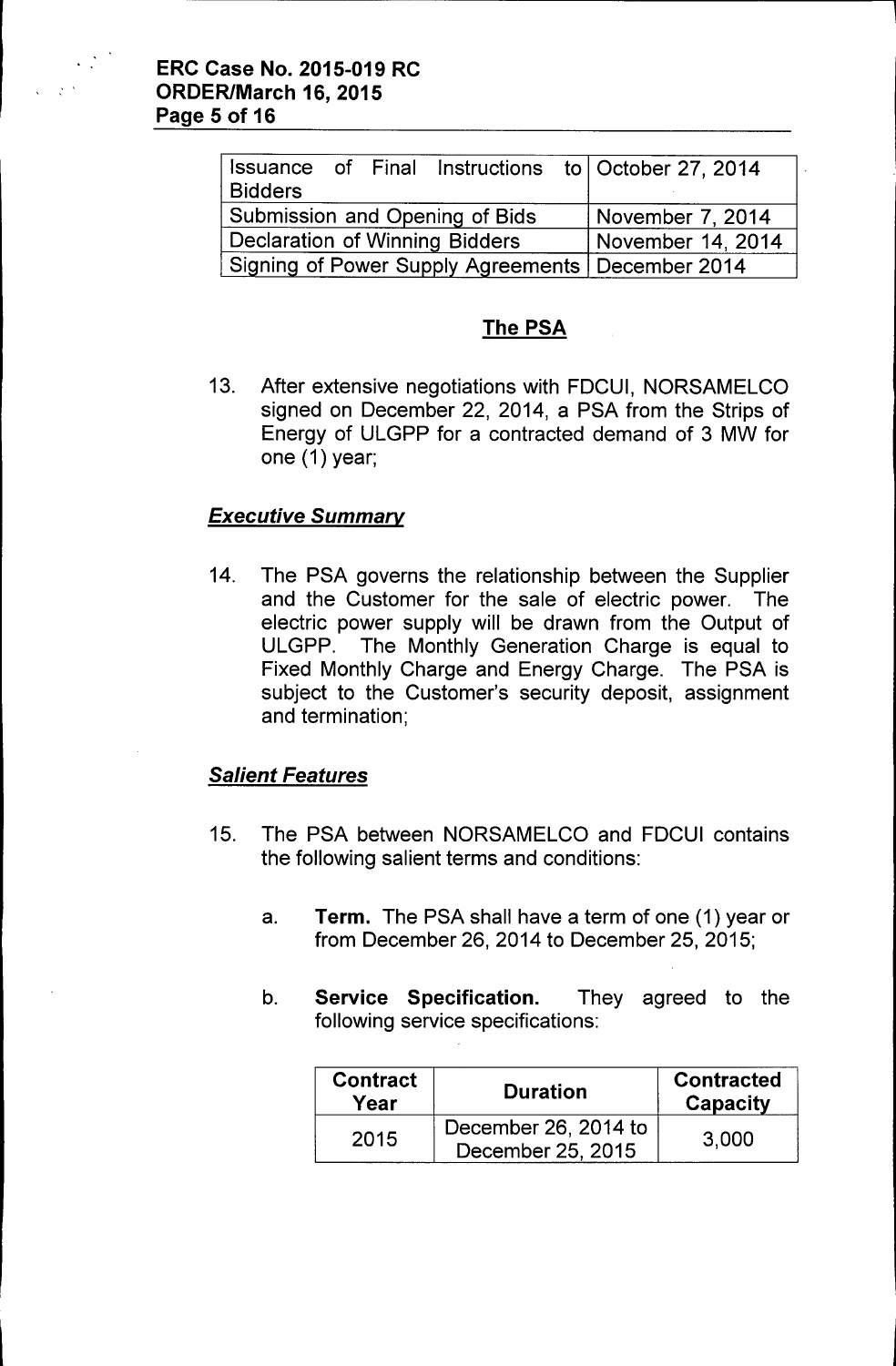Unutilized Contracted Capacity. The unutilized Contracted Capacity of the Buyer may be made available for utilization of other Region 8 ECs or sold to WESM in accordance with its Rules, and Scheduling and Dispatch Protocol of the PSA;

Reallocation of Contracted Capacities Among Region 8. In order to maximize capacity utilization, the Buyer may, from time to time, reallocate other load nodes, its Contracted Capacities in accordance with the WESM, and Scheduling and Dispatch Protocol, provided, that the Buyer shall still be solely and exclusively responsible for the settlement and payment of the Contracted Capacities. All chargers against any Parties, related to the reallocation of the contracted capacities. such as but not limited to, Value-Added Tax (VAT), Local Business Tax, WESM Charges, Line Rentals and such other incidental or regulatory charges or penalties as may be imposed shall be for the account of the Buyer;

c. Reduced Generation Output. Should the Contracted Capacity delivered for the Seller by the ULGPP be interrupted or curtailed to a level below its allocated Strips of 40 MW, for the period, due to the fault or lack of generation capacity of the operator of the ULGPP, the Contracted Capacity of the Buyer shall be adjusted proportionately with the other customers of the Seller;

The Total Customers' Contracted Capacity shall be the sum of the Contracted Capacity of the Seller's Customers under a valid and binding power supply contract with the Seller, but not to exceed 40 MW. For this purpose, the Seller shall update the Buyer of its Total Customers' Contracted Capacity;

d. Replacement Power. In case of reduced Generation Output of the ULGPP, the Buyer shall procure Replacement Power at its own costs. The Seller shall cooperate to arrange for Replacement Power from the WESM;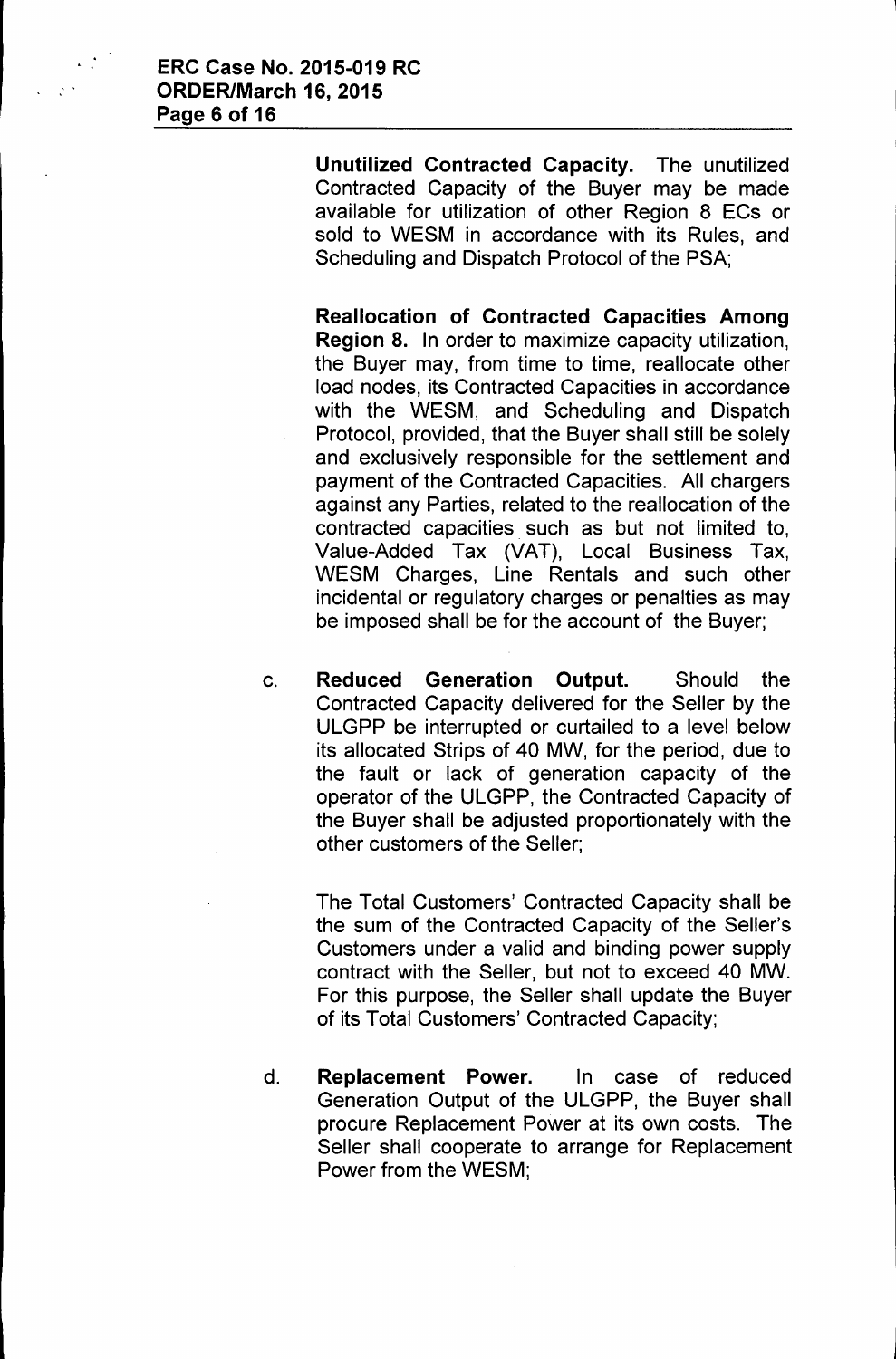e. Contract Price and Total Monthly Charge. The total monthly charge, before taxes, for a billing shall be computed according to the following:

# Total Monthly Charge = Fixed Monthly Charge + Variable Charge

#### Fixed Monthly Charge:

### Fixed Monthly Charge =  $FMF_{CY} * \sum (CAP_{Sched} * H_n)$

Where:

| <b>Fixed Monthly Charge</b>     | $=$ | Fixed Monthly Payment for<br>Contracted Capacity (CC) in<br>PhP. Expanded VAT<br>(EVAT) of twelve percent<br>(12%) shall be applied to this<br><b>Fixed Monthly Charge</b> |
|---------------------------------|-----|----------------------------------------------------------------------------------------------------------------------------------------------------------------------------|
| $FMF_{CY}$                      |     | $=$ Fixed Monthly Fee at a given<br>Contract Year (CY)<br>- in<br>Php/kWh. FMF <sub>CY</sub> values are<br>given in the table below                                        |
| $\mathsf{CAP}_{\mathsf{Sched}}$ |     | = Scheduled Capacity in kW<br>For Hour n                                                                                                                                   |
|                                 |     | = CC except during<br>interruption or curtailment as<br>provided under Section 1.2                                                                                         |

= Specific Hour during the billing period

#### Energy Charge:

 $H_n$ 

Energy Charge =  $EF_{CY}$  \*  $\sum (CAP_{Sched}$  + H<sub>n</sub>)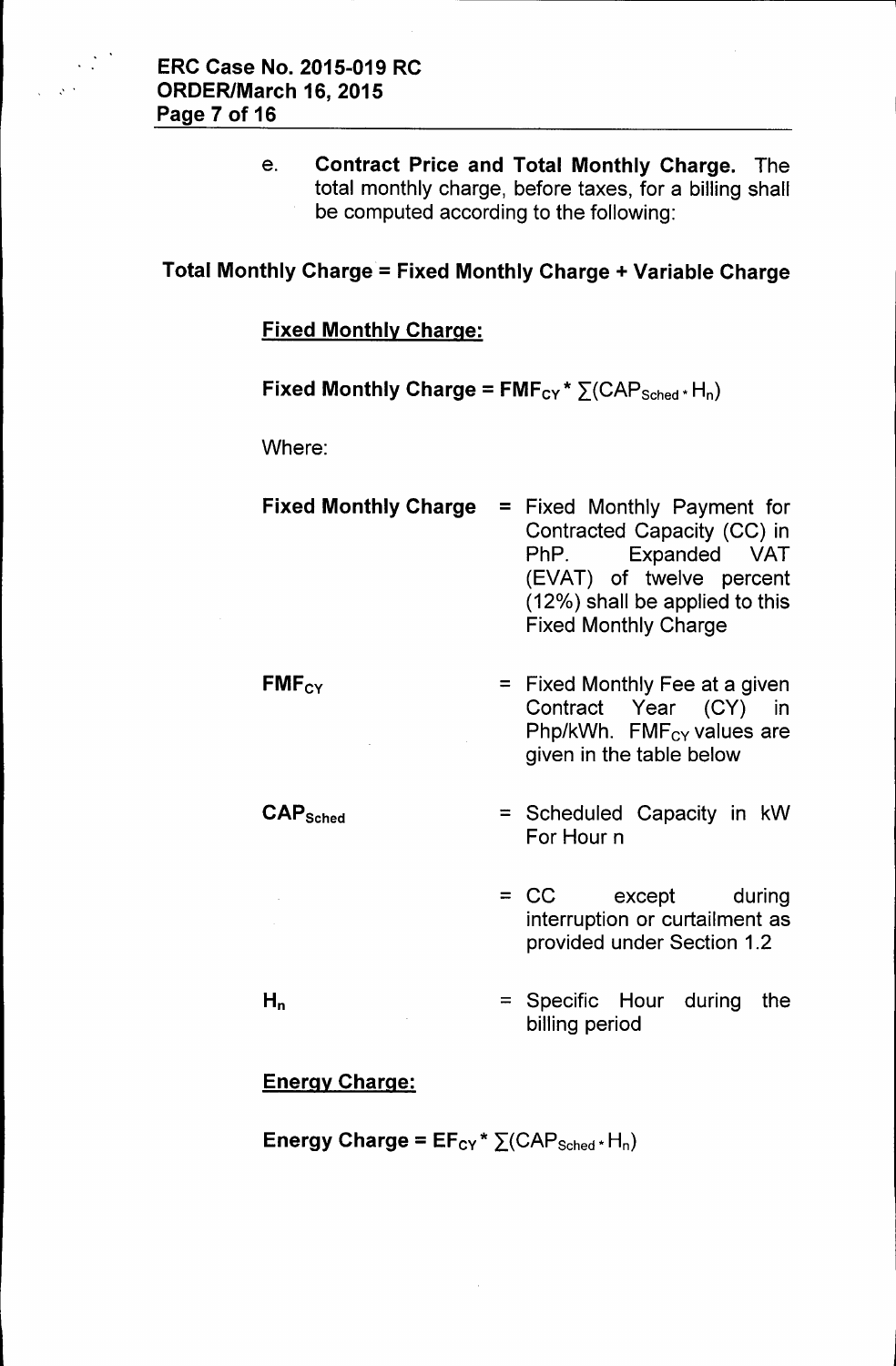

Where:

| <b>Energy Charge</b>            | $=$ | Monthly Payment for actual<br>Energy delivered by the<br>Seller to Buyer in Php.<br>ZERO E-VAT shall<br>be<br>applied to this Energy<br>Charge |
|---------------------------------|-----|------------------------------------------------------------------------------------------------------------------------------------------------|
| $\mathsf{CAP}_{\mathsf{Sched}}$ |     | = Scheduled Capacity in kW<br>For Hour n                                                                                                       |
|                                 |     | = CC except during<br>interruption or curtailment as<br>provided under Section 1.2                                                             |
| $EF_{CY}$                       |     | $=$ Energy Fee at Contract Year<br>(CY= 2015 or CY= 2016) in<br>Php/kWh                                                                        |

 $H_n$ = Specific Hour during the billing period

The detailed Generation Charge Computation is attached to the application; and

f. Security Deposit. The Buyer shall establish a Security Deposit not later than thirty (30) Business Days after the Effective Date. The Security Deposit shall be equivalent to one hundred percent (100% ) of the projected highest monthly Power Bill for the first Contract Year of the Agreement;

RENAGMEC Security Fund. The RENAGMEC Power Corporation (RPC) has established a fund exclusively for the R8 JCPSP Transaction Sellers as an additional security for the amounts payable by the Buyer to the Seller;

If the Security Deposit is insufficient for the amount payable by the Buyer to the Seller, the Seller is entitled to draw the balance from the RENAGMEC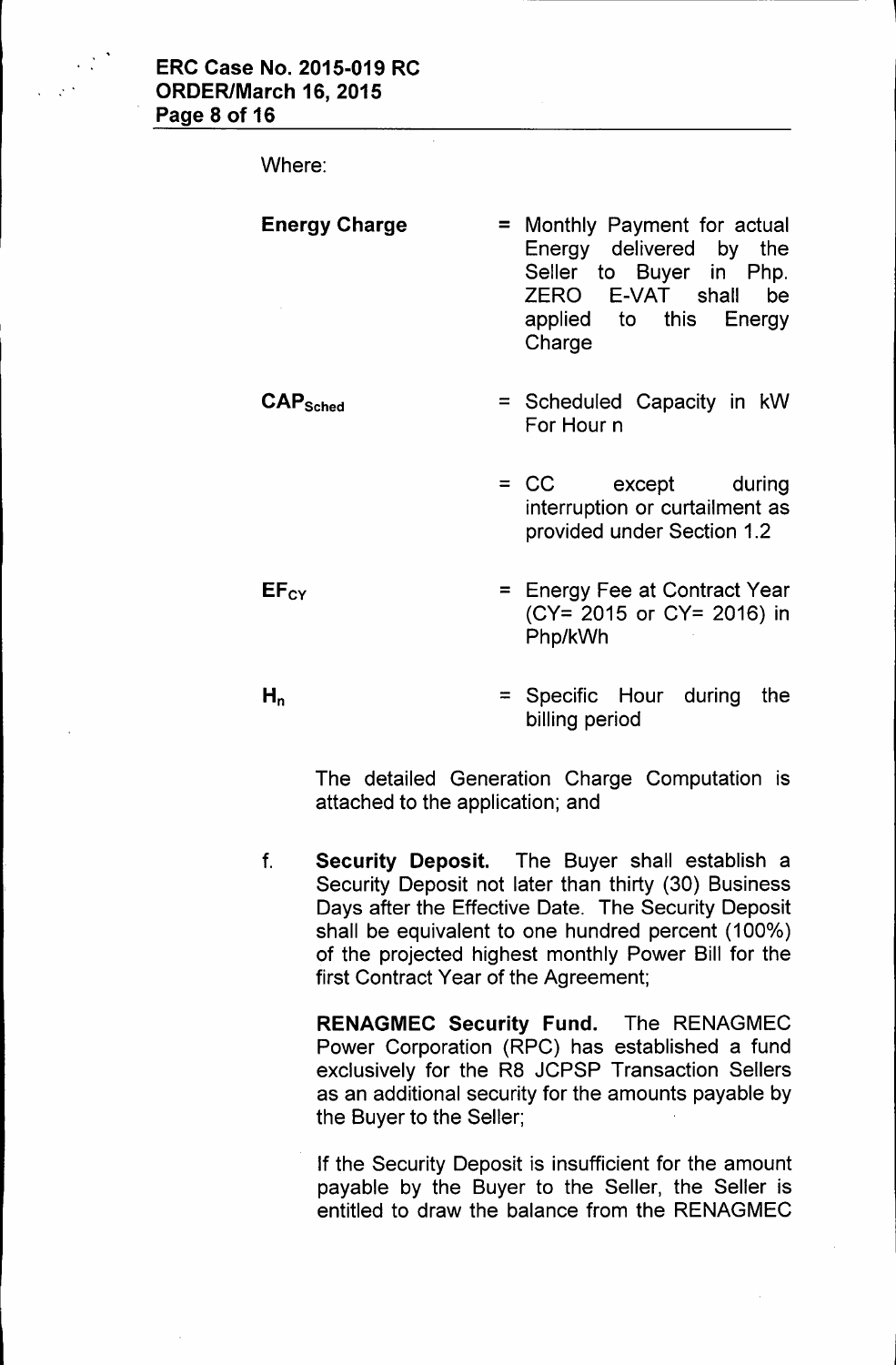Security Fund subject to drawing procedures to be agreed upon by the Parties;

### Other Related Documents

16. In further support of the instant application, they submit to the Commission the following documents:

| <b>Annex</b> | <b>Nature of Documents</b>                                                          |
|--------------|-------------------------------------------------------------------------------------|
| A            | PSA between NORSAMELCO and<br><b>FDCUI</b>                                          |
|              | dated December 22, 2014                                                             |
| B            | NORSAMELCO's Certificate of Franchise No.                                           |
|              | 269 dated February 8, 1984                                                          |
| $\mathbf C$  | NORSAMELCO's Certificate of Registration                                            |
|              | dated October 1, 1977                                                               |
| D            | Holdings,<br>ALG<br>Renewable Energy                                                |
|              | Incorporated's Certificate of Incorporation                                         |
| E            | FDCUI's Certificate of Filing of Amended                                            |
|              | Articles of Incorporation                                                           |
| F            | <b>FDCUI's General Information Sheet (GIS)</b>                                      |
| G            | FDCUI's latest Audited Financial Statements                                         |
|              | (AFS)                                                                               |
| H            | Affidavit of Service of Application (including                                      |
|              | annexes) to the Legislative Body of the                                             |
|              | Municipality of Bobon, Province of Northern                                         |
|              | Samar                                                                               |
| $H-1$        | Affidavit of Service (including annexes) to the                                     |
|              | Legislative Body of the Province of Northern                                        |
|              | Samar                                                                               |
| $\mathbf{I}$ | Affidavit of Service (including annexes) to the                                     |
|              | Legislative Body of the City of Makati                                              |
| J            | Copy of the Affidavit of Publication                                                |
| $J-1$        | Copies of newspaper publication of general                                          |
|              | within the<br>where<br>circulation<br>areas                                         |
|              | NORSAMELCO and FDCUI principally operate                                            |
| K.           | Letter to the PSALM requesting for certification                                    |
|              | of insufficiency of capacity to supply Visayas                                      |
| L            | distribution utilities (DUs)<br>NORSAMELCO's Actual and Forecasted Load             |
|              | Data                                                                                |
|              |                                                                                     |
| M<br>N       | <b>NORSAMELCO's Rate Impact Analysis</b><br>NORSAMELCO's Board Resolution No. 11-03 |
|              | s. 2014                                                                             |
| O            | Financial Runs and Payment Schedules to the                                         |
|              | PSALM (in a sealed envelope)                                                        |
|              |                                                                                     |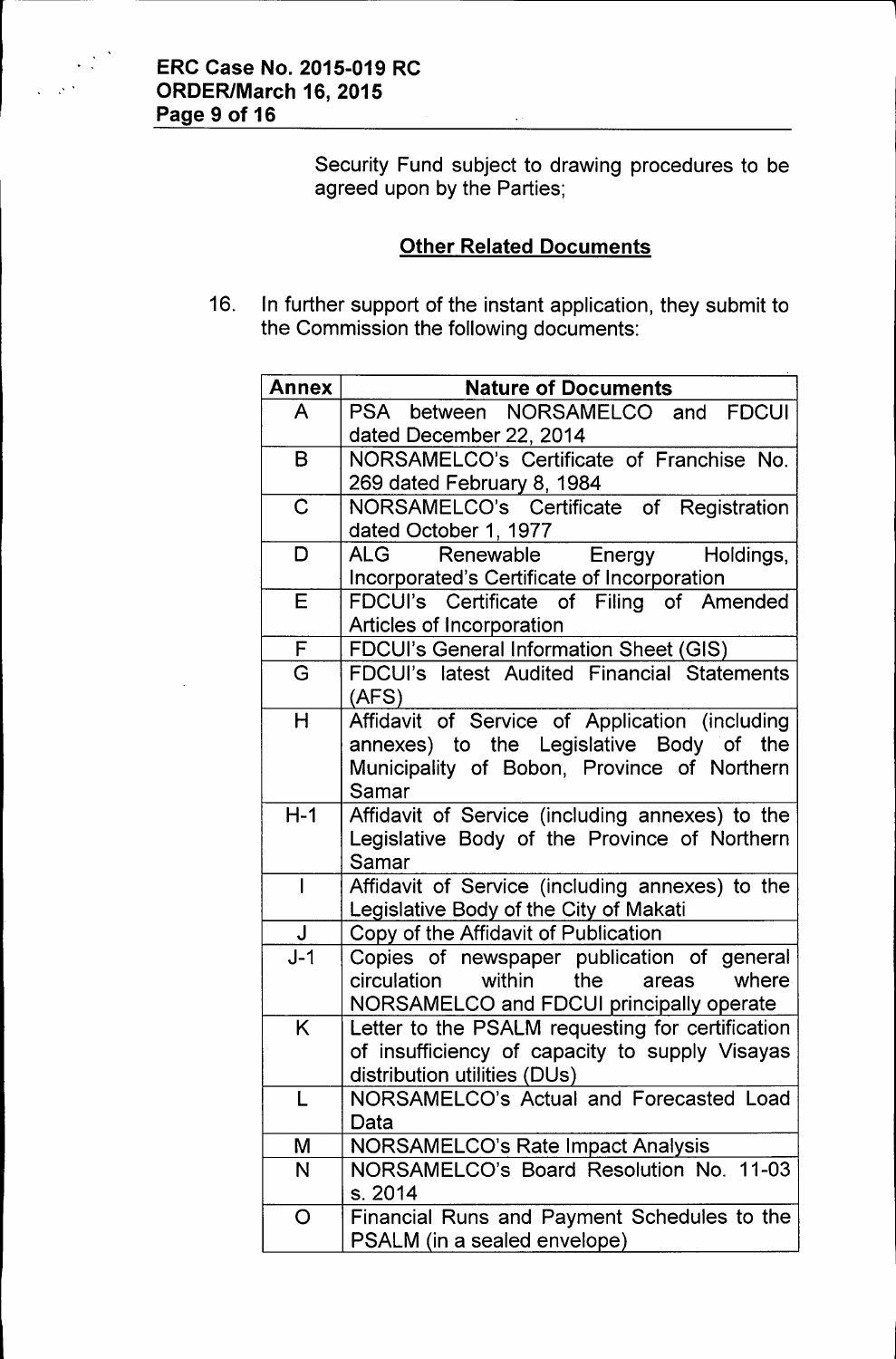#### **ERC Case No. 2015-019 RC " ORDER/March 16,2015 Page 10 of 16**

| (PSALM's Notice of Award to FDCUI        |  |
|------------------------------------------|--|
| Affidavit of Engr. Roderick Z. Fernandez |  |

### **Allegations in Support of the Motion for Confidential Treatment of Information**

17. The Commission may, upon request of a party and determining that the disclosure of information requested to be treated as confidential information is justified, treat certain information submitted to it as confidential.<sup>2</sup> They are bound by confidentiality agreement prohibiting the disclosure of any business, technical, marketing, operational, organizational, financial or other information and trade secrets and other confidential documents, papers and information.<sup>3</sup> Accordingly, they request before the Commission that **Annex** "0" not be disclosed and be treated as confidential in accordance with Rule 4 of the ERC Rules. This Annex contains confidential information critical to the business operation of FDCUI including trade secrets and business calculations, assumptions and projections;

### **Allegations in Support of the Issuance of Provisional Authority**

- 18. The Certificate of Closing and Effectivity for the turnover of the output of the ULGPP is scheduled to be issued on December 19, 2014. FDCUI commences obligation on 00:00H of December 26, 2014 - the Effectivity Date of the IPPA Agreement dated October 20, 2014. A provisional approval of the PSA with indicative rate, from the Commission will allow FDCUI to perform its obligation to supply the requirements of NORSAMELCO and for the latter to receive power from the power plant. The issuance of the provisional authority will allow NORSAMELCO to charge and collect the respective fees enumerated in the PSA as well as authorize it to pass on the full amount to its member-consumers;
- 19. Pursuant to the ERC Rules of Practice and Procedures, the Commission may exercise its discretion by granting

 $2$  Rule 4 – Confidential Information, ERC Rules

<sup>3</sup> Article 12.4 of the PSA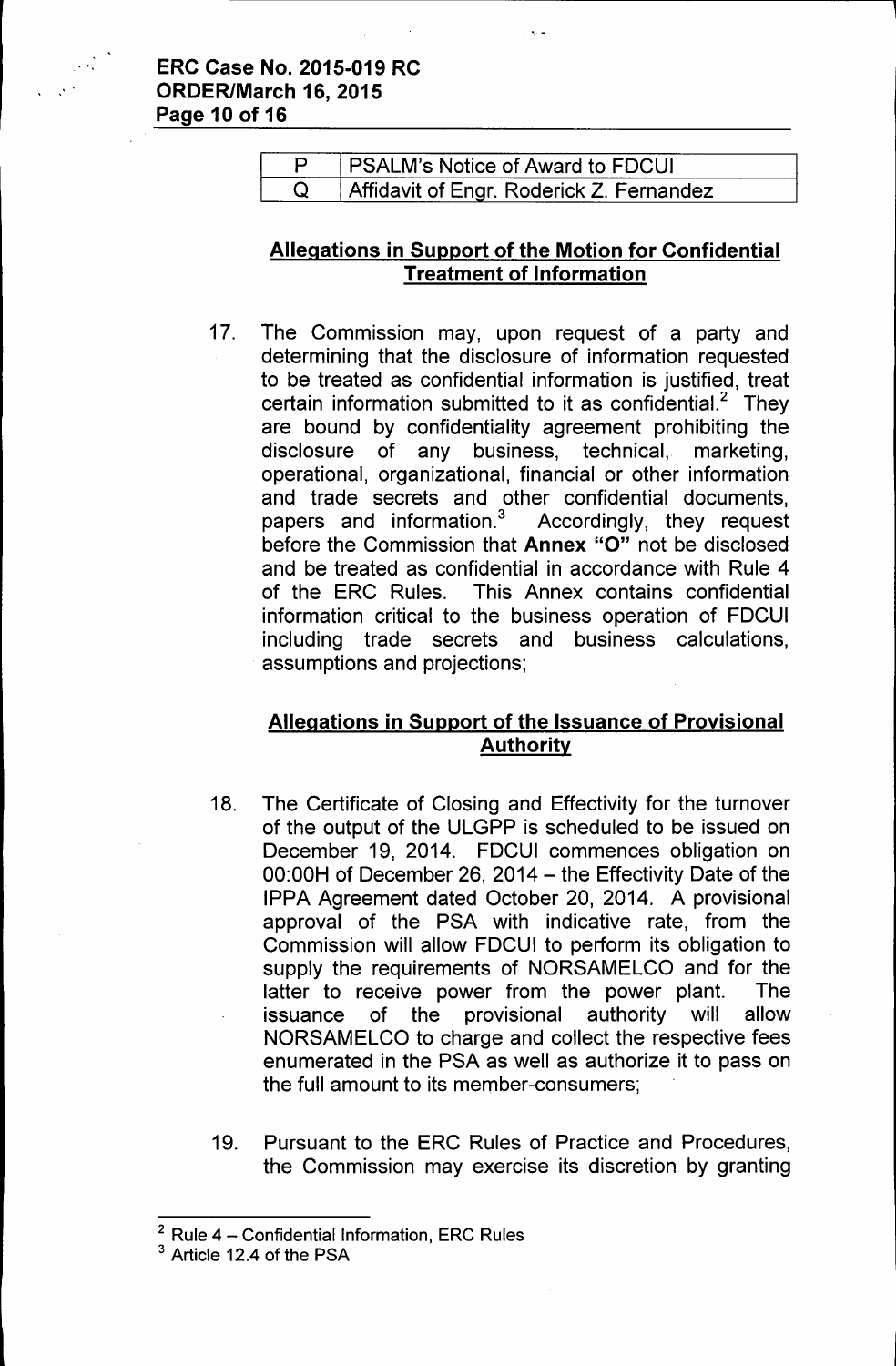provisional authority or interim relief prior to a final Decision;

20. It is understood that the interim relief sought by them that may be granted by Commission shall be subject to adjustments and other conditions that may be imposed after hearing and final determination; and

#### Prayer

- 21. Thus, they pray, that the Commission:
	- 20.1 Approve their dully negotiated PSA;
	- 20.2 Issue an Order: a) treating Annex "0" and the information contained therein as confidential; b) directing their non-disclosure pursuant to Rule 4 of the ERC Rules; and c) prescribing the guidelines for the protection thereof;
	- 20.3 Provisionally approve their PSA as well as a provisional authority authorizing NORSAMELCO to pass on the full amount of the fees and charges under the said PSA to its member-consumers; and
	- 20.4 After trial on the merits, issue a permanent approval of their PSA between which would authorize NORSAMELCO to charge and collect the fees under the said PSA as well as authorize it to pass on the full amount to its member-consumers.

Finding the said application to be sufficient in form and in substance with the required fees having been paid, the same is hereby set for initial hearing, expository presentation, pre-trial conference and evidentiary hearing on April 16, 2015 (Thursday) at ten o'clock in the morning (10:00 A.M.) at NORSAMELCO's Main Office, Barangay Magsaysay, Bobon, Northern Samar.

NORSAMELCO and FDCUI are hereby directed to cause the publication of the attached Notice of Public Hearing, at their own expense, twice (2x) for two (2) successive weeks in two (2) newspapers of general circulation in the Philippines, with the date of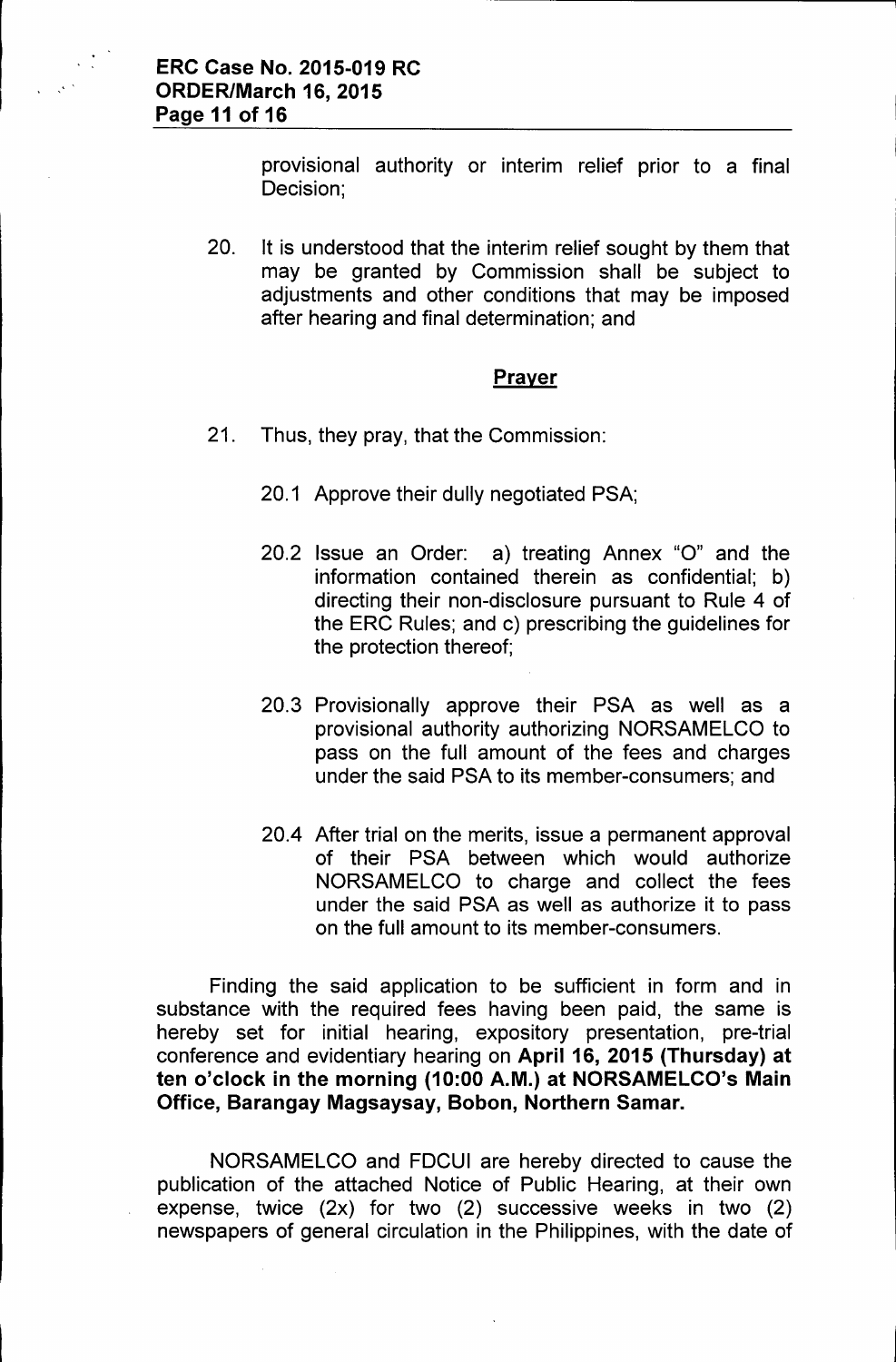#### **ERC Case No. 2015-019 RC ORDER/March 16, 2015 Page 12 of 16**

the last publication to be made not later than ten (10) days before the scheduled date of initial hearing. They are also directed to inform NORSAMELCO's member-consumers, by any other means available and appropriate, of the filing of the instant application, their reasons therefor, and of the scheduled hearing thereon.

Let copies of the application, this Order and the attached Notice of Public Hearing be furnished the Office of the Solicitor General (OSG), the Commission on Audit (COA), and the Committees on Energy of both Houses of Congress. They are hereby requested, if they so desire, to send their duly authorized representatives at the scheduled hearing.

Likewise, let copies of this Order and the attached Notice of Public Hearing be furnished the Offices of the Mayors of the City and Municipalities within the franchise area of NORSAMELCO and the Provincial Governor of Northern Samar for the appropriate posting thereof on their respective bulletin boards.

NORSAMELCO and FDCUI are hereby directed to furnish all those making requests therefor with copies of the application and its attachments, subject to reimbursement of reasonable photocopying costs.

On the date of the initial hearing and pre-trial conference, NORSAMELCO and FDCUI must submit to the Commission their written Compliance with the jurisdictional requirements attaching therewith, methodically arranged and duly marked, the evidences on the actual posting and publication of the Notice of Public Hearing consisting of certifications issued to that effect, signed by the aforementioned Mayors and Governor or their duly authorized representatives, bearing the seals of their offices, and the affidavits of the Editors or Business Managers of the newspapers where the said Notice of Public Hearing were published together with the complete issues of the said newspapers, and such other proofs of compliance with the requirements of the Commission.

NORSAMELCO and FDCUI and all interested parties are directed to submit, at least five (5) days before the date of initial hearing and pre-trial conference, their respective Pre-trial Briefs containing, among others:

(a) a summary of admitted facts and proposed stipulation of facts;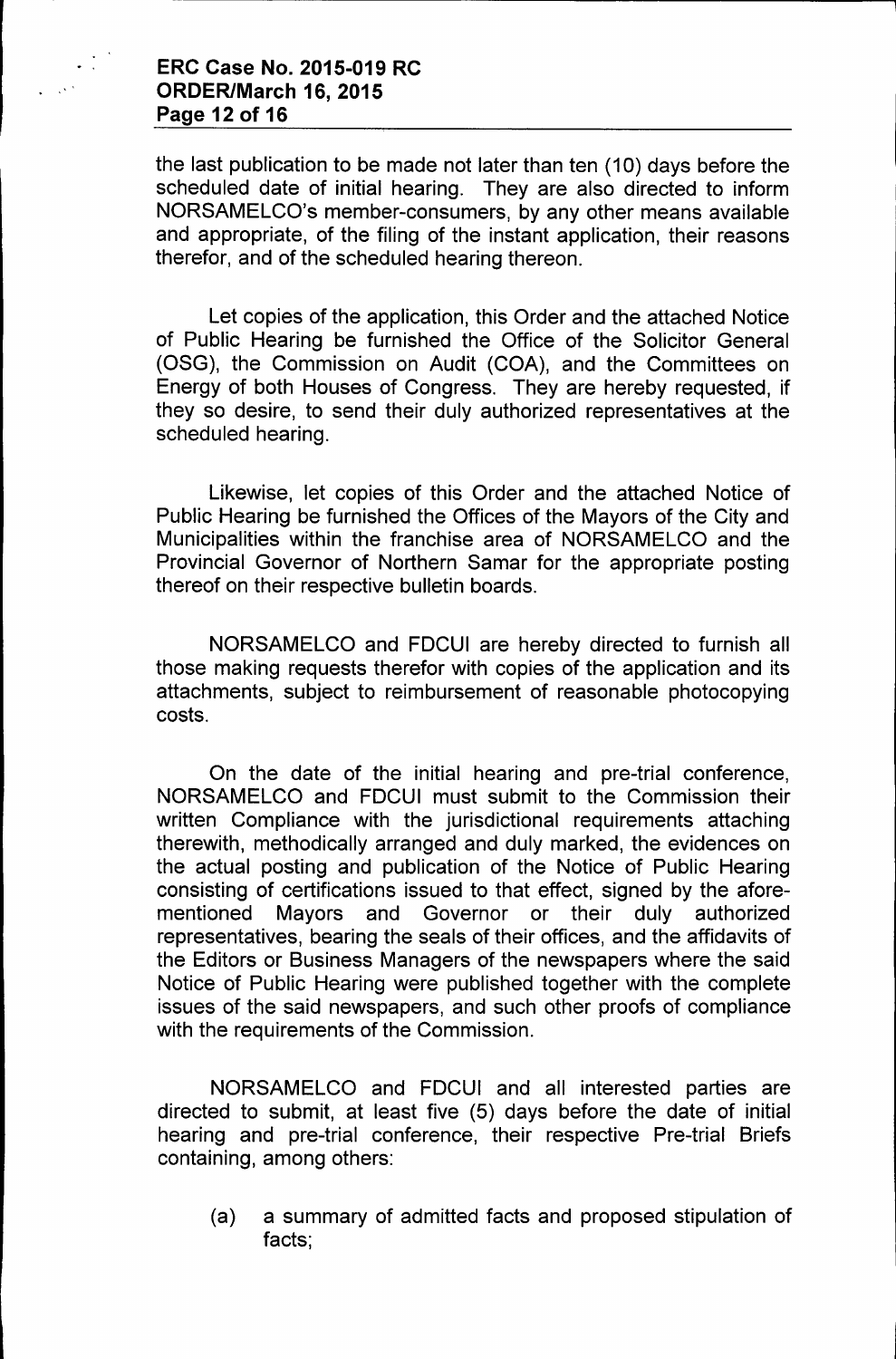

- (b) the issues to be tried or resolved;
- (c) the documents or exhibits to be presented, stating the purposes and proposed markings thereof; and
- (d) the number and names of the witnesses, with their written testimonies in an individual affidavit form, to be attached to the Pre-trial Brief.

Failure of NORSAMELCO and FDCUI to submit the required Pre-trial Brief and Judicial Affidavits of their witnesses within the prescribed period shall be a ground for cancellation of the scheduled hearing, and the resetting of which shall be six (6) months from said date of cancellation.

As part of the pre-trial conference, NORSAMELCO and FDCUI must also be prepared to make an expository presentation of their application, aided by whatever communication medium that they may deem appropriate for the purpose, in order to put in plain words and explain, for the benefit of the member-consumers and other concerned parties, what the application is all about and the reasons and justifications being cited in support thereof.

### SO ORDERED.

Pasig City, March 16, 2015.

### FOR AND BY AUTHORITY OF THE COMMISSION:

*It ...-* ~~/r~ y*eeddwr* yn Central<br>ZENAIDA G. CRUZ-DUCUT Chairperson *per*  $\frac{1}{4}$ 

n/NORSAMELCO and FDCUI/PSA/2015-019 RC/initial order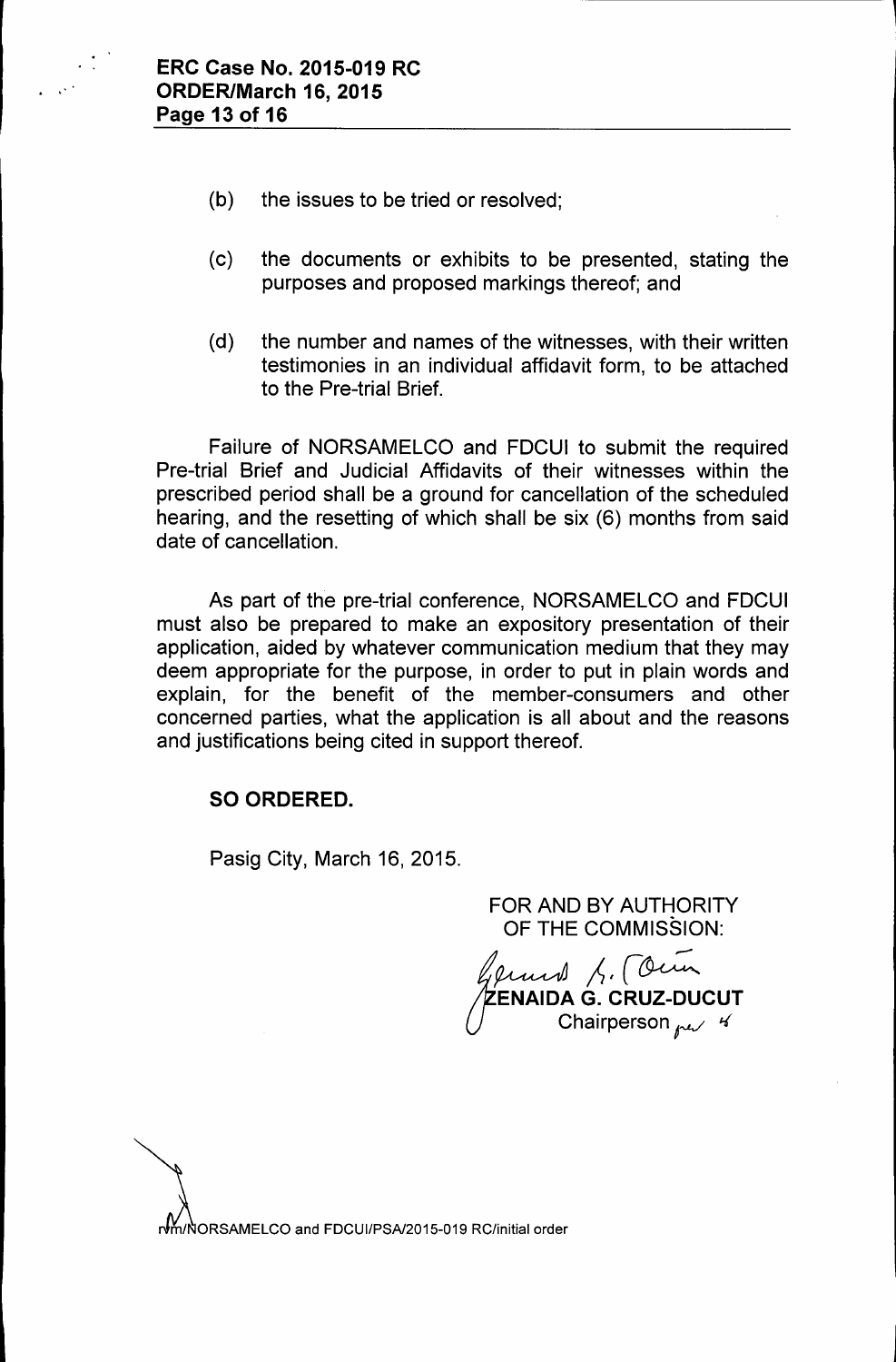Copy Furnished:

1. Quiason, Makalintal, Barot, Torres, Ibarra and Sison Attn: Atty. Manuel L.M. Torres Atty. Miguel K. Mathay

*Counsel for NORSAMELCO* 21<sup>st</sup> Floor, Robinsons Equitable Tower, 4 ADB Avenue corner Poveda St., Pasig City

- 2. Atty. Renato R. Vehemente *Counsel for FDCUI* 23<sup>rd</sup> Floor, PBCom Tower, 6795 Ayala Avenue corner V.A. Rufino Street, Makati City
- 3. Northern Samar Electric Cooperative, Incorporated (NORSAMELCO) Barangay Magsaysay, Bobon, Northern Samar
- 4. FDC Utilities, Incorporated (FDCUI) 23<sup>rd</sup> Floor, PBCom Tower, 6795 Ayala Avenue corner V.A. Rufino St., Makati City
- 5. Office of the Solicitor General 134 Amorsolo Street, Legaspi Village, Makati City
- 6. Commission on Audit Commonwealth Avenue, Quezon City
- 7. Senate of the Philippines Senate Committee on Energy GSIS Bldg., Roxas Blvd., Pasay City
- 8. House of Representatives House of Representatives Committee on Energy Batasan Hills, Quezon City
- 9. Office of the Municipal Mayor Allen, Northern Samar
- 10. Office of the Municipal Mayor Biri, Northern Samar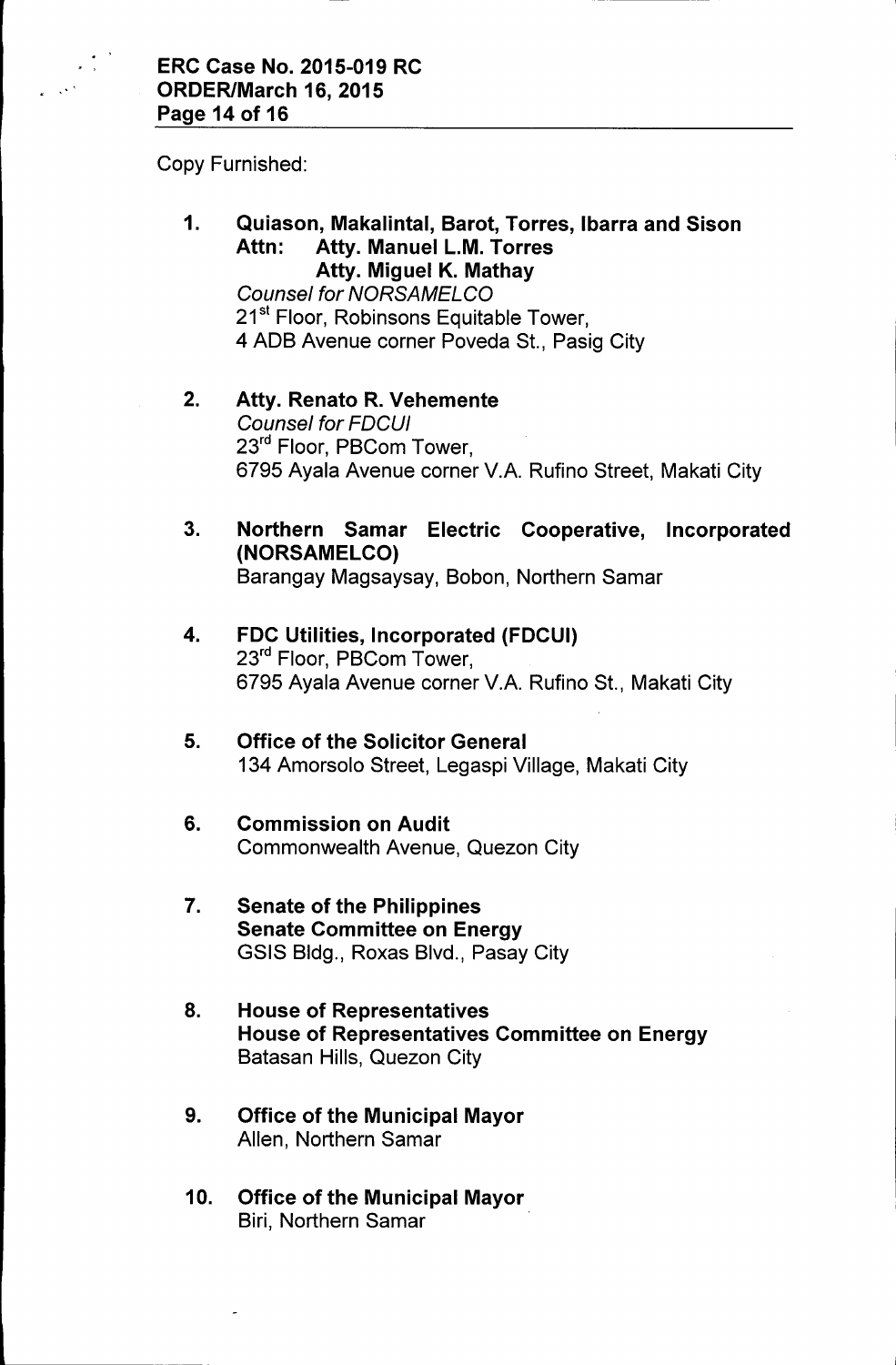- 11. Office of the Municipal Mayor Sobon, Northern Samar
- 12. Office of the Municipal Mayor Capul, Northern Samar
- 13. Office of the Municipal Mayor Catarman, Northern Samar
- 14. Office of the Municipal Mayor Catubig, Northern Samar
- 15. Office of the Municipal Mayor Gamay, Northern Samar
- 16. Office of the Municipal Mayor Laoang, Northern Samar
- 17. Office of the Municipal Mayor Lapinig, Northern Samar
- 18. Office of the Municipal Mayor Las Navas, Northern Samar
- 19. Office of the Municipal Mayor Lavezares, Northern Samar
- 20. Office of the Municipal Mayor Lope de Vega, Northern Samar
- 21. Office of the Municipal Mayor Mapanas, Northern Samar
- 22. Office of the Municipal Mayor Mondragon, Northern Samar
- 23. Office of the Municipal Mayor Palapag, Northern Samar